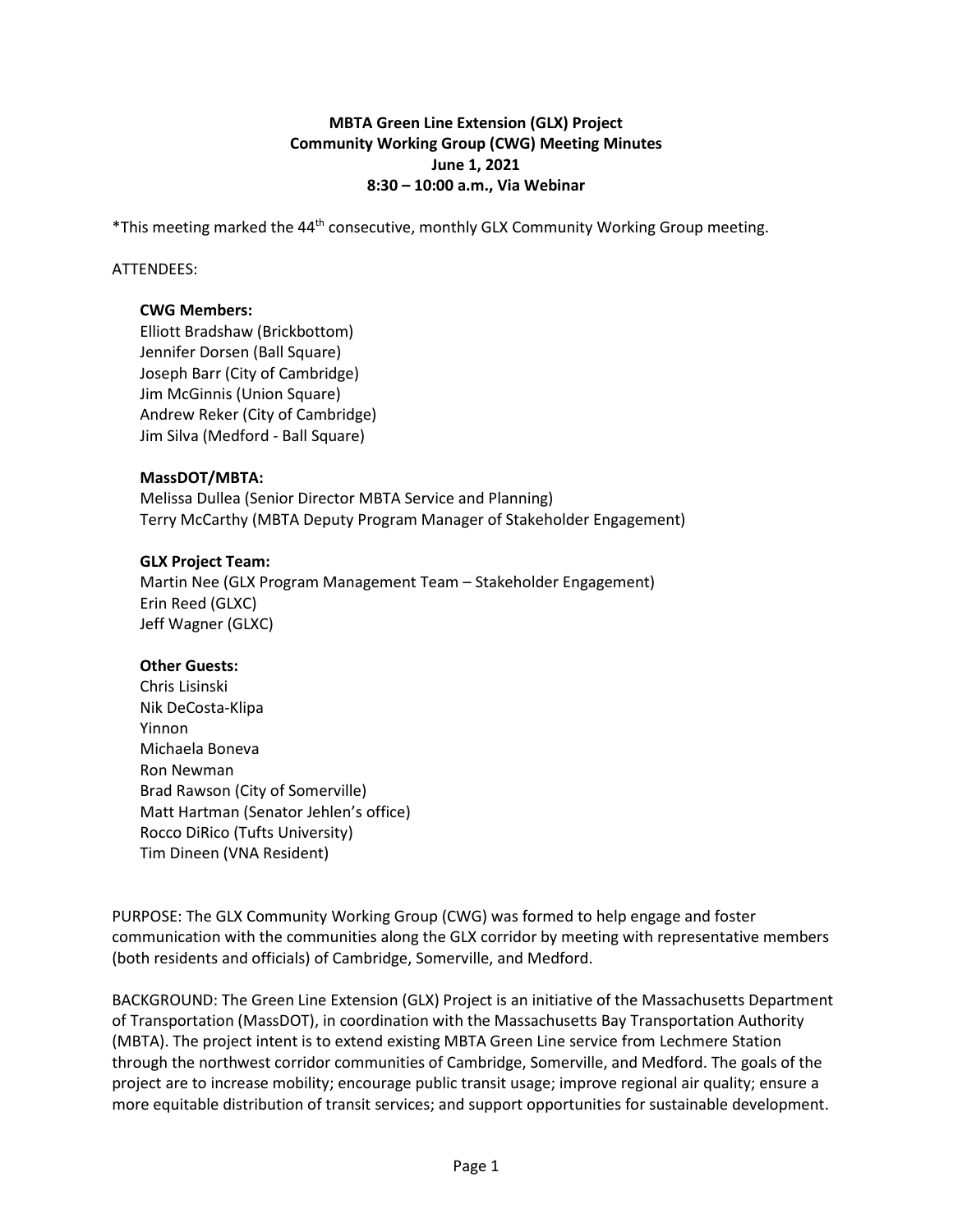Terry McCarty opened the meeting and reviewed the agenda. He went on to provide a Safety Moment involving the use of fireworks which are illegal in Massachusetts. If out of state, eye protection and common sense rules apply. Also, abide by grill safety rules when barbecuing. Lastly, Terry spoke about enforcing water safety rules.

He went on to present a brief summary of the recent GLX update to the MBTA Fiscal and Management Control Board (FMCB).

Terry then provided an update on the GLX Testing and Commissioning Phase including the revised schedule announced in the FMCB meeting. The revised revenue service dates are December 2021 for the Union Branch and May 2022 for the Medford Branch.

He followed with an update on the latest bridge reopening schedules for School and Medford Street Bridges which are currently trending toward mid to late August of 2021 for completion. The primary focus of GLX is to have the School Street Bridge open for pedestrian traffic before the start of the school year.

Terry responded to a request from the group concerning Transit Oriented Development (TOD) received from the Community Working Group.

- Jennifer Dorsen asked when the Community Path will open. Terry responded that it is part of the Medford Branch and would open at that branch's completion.
- Jennifer asked to go back to the slide on TOD. Can you please review the interplay between the municipalities and the MBTA. Terry explained it would require a developer to come forward with a useable idea that meets the TOD requirements. Cities and advocates would be included in the process at that point.
- Jennifer asked if there is a bid process or date? Terry explained developers would have to submit proposals. The date to begin the process would probably fall a year or so after GLX Revenue Service.
- Terry explained that today's discussions should not be construed as any sort of a commitment regarding TOD. In essence, the MBTA could conceivably not have a TOD development if they determined they needed the land for operational reasons.
- Jennifer asked if GLX would be the entity working with the developer? Terry explained, that GLX would not be the entity that works with the developer. The TOD is clearly outside the scope of the GLX. The process would involve many different departments within the MBTA and MassDOT.
- Jim McGinnis asked about the viaduct stub that was terminated in the Red Bridge viaduct area. Terry explained it is a dual use, possible future lead into the yard, and also possible car storage in the meantime.
- Joe Barr asked about pre-revenue testing and whether there was any risk of this pushing out the revenue service date. Terry explained, testing and commissioning has been worked into the revised dates for Revenue Service announced in the FMCB meeting

Jeff Wagner then provided a construction update.

- Jeff explained the mask mandate had been lifted for construction workers inside GLX construction sites, but Terry explained that the MBTA requirement for mask wearing at all times on all MBTA vehicles and stations is still in full force. .
- A discussion ensued regarding the flooding that took place at Washington Street Underpass on Friday, July 2. The CWG requested that GLX share further information at the next Community